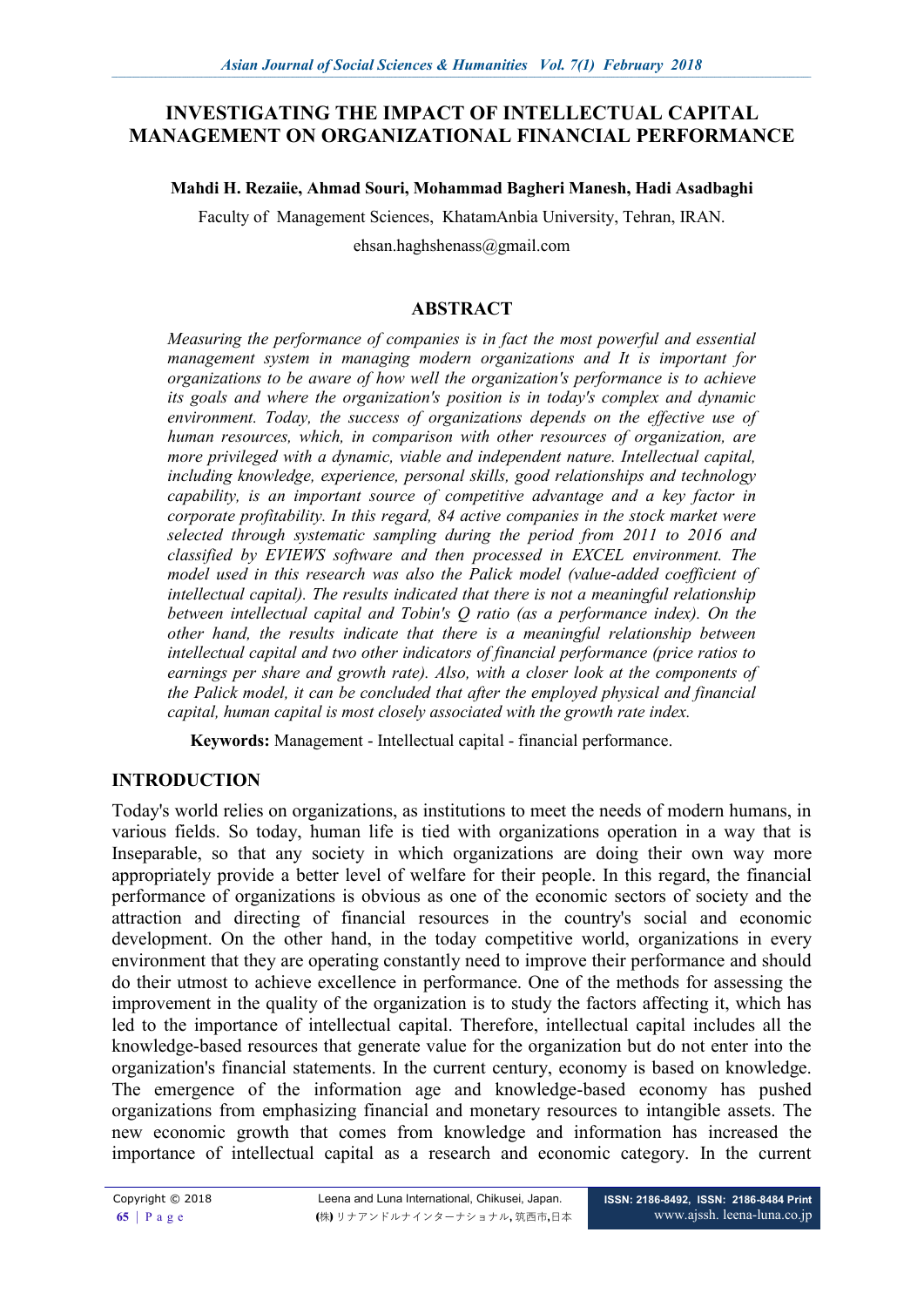knowledge-based economy, intellectual capital is a major factor in the excellence and improvement of company performance [1].

In the last decade, companies have expressed special interest in measuring intellectual capital to report to stakeholders, and seek to find a method for evaluating intangible assets and extract intangible value in organizations [2]. The success of organizations depends on the efficient use of human resources that compared to other resources are more privileged with a dynamic, viable and independent nature. Therefore, it is essential to identify a legitimate mechanism for measuring and registering the wealth of human resources, in order to compare and report the value of human resources with other resources of the Institute in the form of a business language, that is accounting. Therefore, each organization wants to increase its financial performance with different methods [3].

Performance measurement of companies is in fact the most powerful and essential management system in managing modern organizations and it is important for organizations the extent to which the organization performance is in line with achieving its goals and where the organization's position is in today's complex and dynamic environment. Since the 1980s, many researchers have emphasized financial and performance scales [4]. Organizational performance is measurable results, organizational decisions and actions that reflect the success rate achieved in the achievements [5]. In the 1990s, as a result of the development of information technology, the pattern of economic growth was undergoing fundamental changes, and the factor of knowledge as the most important capital, replaced the financial and physical capital in the global economy. In today's world, organizations and managers have to find new ways to adapt to global change so that they can stay in the domestic and global competition [6].

In fact, organizations face new challenges for their continuity and deployment, which requires more attention to the development and enhancement of internal skills and competences through the core of organizational knowledge and intellectual capital which organizations use them to achieve better performance in the business world. Knowledge and intellectual capital are recognized as sustainable strategies for obtaining and maintaining the competitive advantage of organizations. Intellectual capital, including knowledge, experience, personal skills, good relationships and technology capability, is an important source of competitive advantage and a key factor in corporate profitability. The two major factors that have increased the quality of corporate performance over the past two decades are the globalization and increased technological changes. In this environment, intellectual capital and intangible assets are important success factors.

In the new economic competition, knowledge-based assets provide an inherent competitive advantage. Intellectual capital provides a source of new resources through which the organization competes and is referred to as part of the total intangible collective assets that are knowledge-based, enabling the organization to act. This concept has three interdependent elements: human capital, structural capital, and customer / relationship capital. Human capital represents the knowledge of individuals in an organization and is defined as the combined knowledge, skill, experience and ability of each organization individuals. Structural capital includes all inhuman knowledge resources in the organization that are separate from individuals within the organization. Customer capital is a value that the organization's customers consider for the organization, resulting in a relationship between the organization and its customers.

Given the speed with which national, regional and international competition is boosted, societies and organizations are forced to seek and retain their sustainable assets in the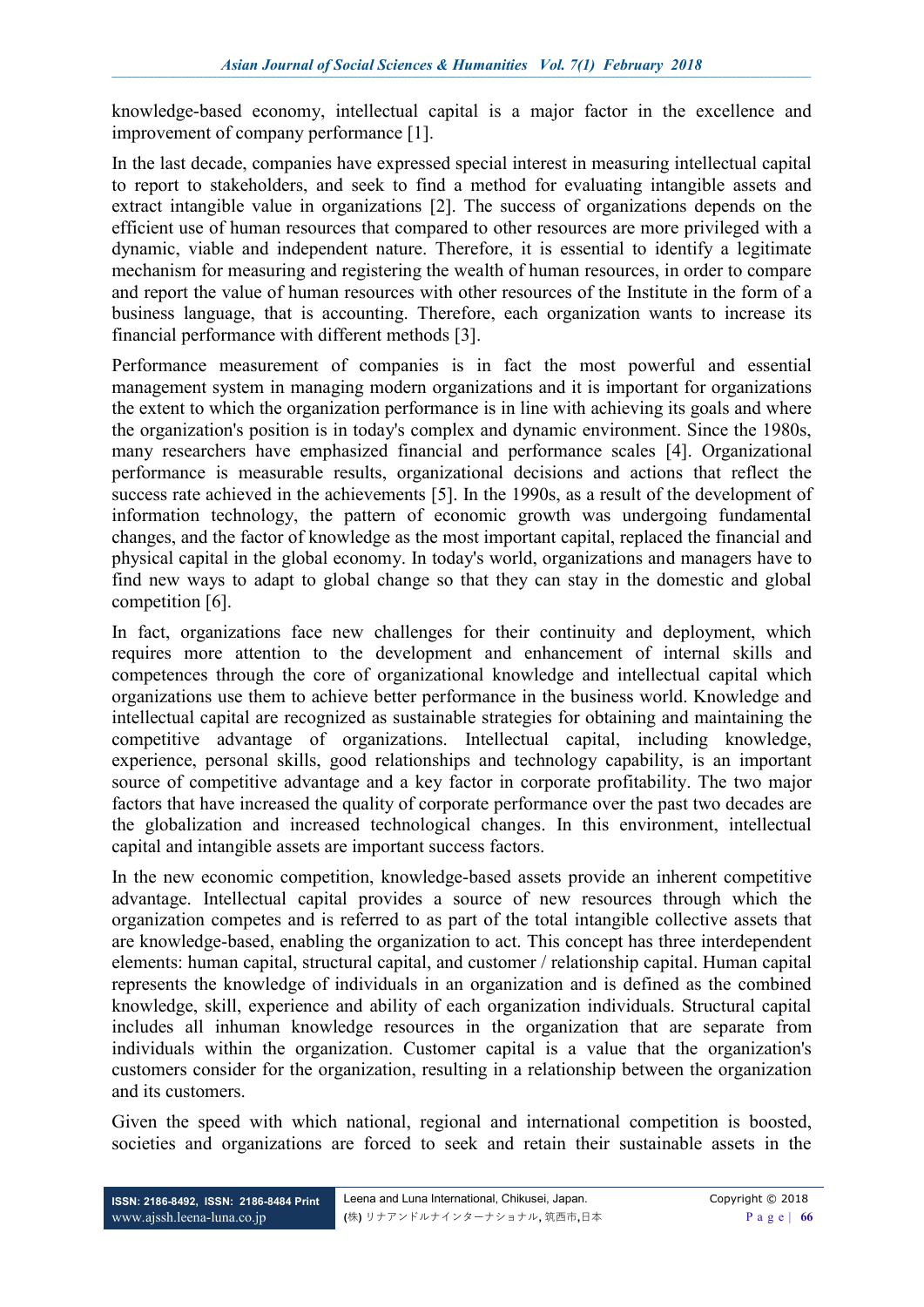organization, and today they find that technological advancements are fundamental, and the only advantages Sustained competition is based on intellectual capital. The emphasis on intellectual capital represents a fundamental difference between the operations of companies in traditional economies and modern economies. Value in the traditional economy was due to physical assets, while in the modern economy, value is created by using science and intellectual capital. Intellectual capital has been the basis for understanding the organization's intangible assets, including knowledge, information, intellectual property, and experience. This capital is a key performance indicator that should be known and developed by the employees so that the company can maintain and improve its performance in the information evolution market. Today's world has passed the traditional economy and entered a knowledge-based economy. A distinctive feature of the knowledge-based economy is the huge flow of investment in human capital and ICT. The knowledge-based economy offers potential sources of unlimited resources because human capital is unlimited to create knowledge. Intangible assets are items such as power, creativity and staff innovation, employee experience and skill, customer satisfaction, information and knowledge in the organization that quickly complements physical assets [7]. in the third millennium in which Non-financial intellectual capital is the main foundation for the dynamics and future success of enterprises in the knowledge economy; key resources and incentives for performance and value in organizations must be determined by managers, since the increase in the recognition and utilization of intellectual capital helps the company To be more effective, more productive and innovative. In addition, the competitive success of companies depends less on the strategic allocation of physical and financial resources and more on the strategic management of intellectual capital. In this regard, the main purpose of this study is to investigate the effect of intellectual capital management on financial performance of the organization.

# **Literature of Intellectual Capital**

The term "intellectual capital" was first introduced by Galbraith in 1969. Earlier, Peter Drucker used the term "knowledge workers" [8].

The Organization for Economic Cooperation and Development identifies intellectual capital as the economic value of two categories of institutional intangible assets, namely, man and structure. In this definition, humans can be customers, employees, rivals and government officials [9].

Stewart believes that Intellectual capital is a collection of knowledge, information, intellectual property, experience, competition, and organizational learning that can be used to generate wealth. In fact, the intellectual capital of all employees entails organizational knowledge and capabilities for creating added value, resulting in continuous competitive benefits [10].

Edwardson and Malone define intellectual capital as information and knowledge used to work for value creation [11]. Bontis defines intellectual capital as a set of intangible assets (resources, abilities, competition) that derive from organizational performance and value creation [12].

The Marr considers intellectual capital as a stimulus to the company's competitive advantages and relates it to the ability to participate in the management and use of knowledge [13].

Russia and colleagues consider intellectual capital to be human capital, organizational capital, renewal capital, and development and communication capital [14].

Brooking provides intellectual capital in a more comprehensive framework, this framework includes the following categories in the IC: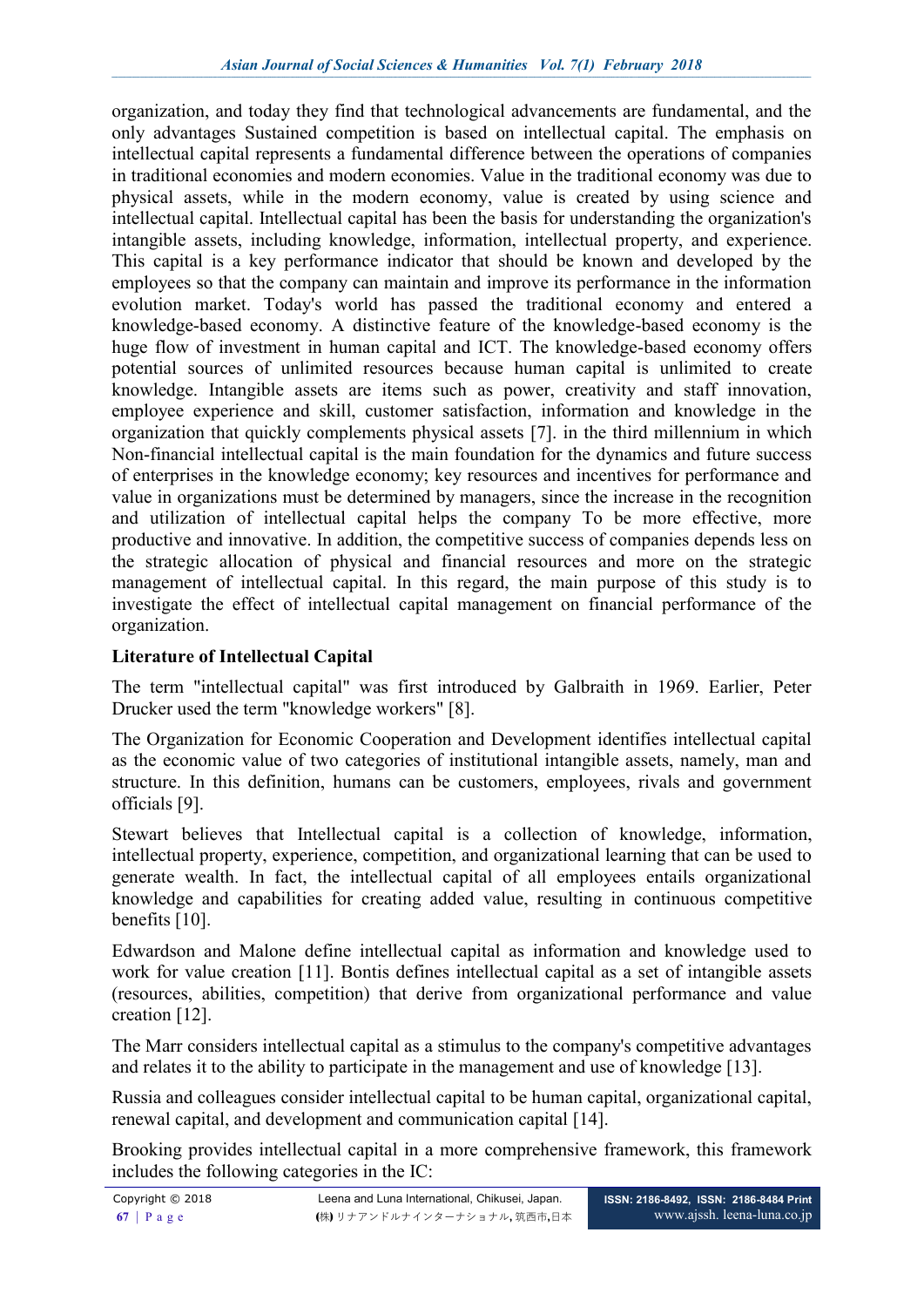- i. Market assets (including services and brand names and loyalty of customers)
- ii. Intellectual assets (including right-of-interest, secret formulas, etc.)
- iii. Human-centered assets (including training, work knowledge of features and professional qualities, etc.)
- iv. Infrastructure assets (management philosophy, participatory culture, network systems, etc.) [15].

But the general definition that seems to gain broader acceptance by the academic community consists of three components:

- 1. Human capital
- 2. Structural (organizational) capital
- 3. Communication Capital (customer orientation) [16].

#### **Intellectual capital elements**

As mentioned, intellectual capital is represented as a category that has three basic components: human capital, structural capital and customer / Relational capital [17], which we will cover below.

1. **Human Capital:** Human capital represents the knowledge of individuals in an organization. Human capital is defined as the combined knowledge, skill, experience, and ability of each individual in the organization [18]. This is a moving capital and does not belong to a particular organization because the employees are the owners of human capital. Stewart considers human capital as the source of creativity and insight. According to Bontis, human capital is also important because it is the strategic source of creativity for the organization [19].

**2. Structural capital:** Structural capital includes all inhuman knowledge in the organization. It includes proprietary software, computer programs, databases, organizational structure, registration and exploitation rights, brands and similar assets that support productivity in the organization. Human capital is considered to be a major factor in the expansion of Structural capital, so Structural capital is based on human capital. The structural capital is the knowledge that the company retains when it workers return to their home in night, so the company owns structural capital [20].

**3. Relational / Customer Capital:** Customer capital is a value that the organization's customers value for the organization. This value is shaped by communication between the organization and its customers [21]. Intellectual capital includes things such as the value of company-owned privileges, its relationships with people and organizations associated with customers, market share, the rate of maintaining or losing customers, as well as net profit per customer [22].

The model used in this research is the Palick Model (Value-added coefficient of intellectual capital). This model measures and examines the value creation performance of companies, and it is based on this that the creation of value is based on two primary factors called physical and financial capital (tangible) and intellectual capital resources (intangible). Accordingly, the research hypotheses are as follows:

## **THE MAIN HYPOTHESIS**

Intellectual capital has a positive impact on financial performance of the organization.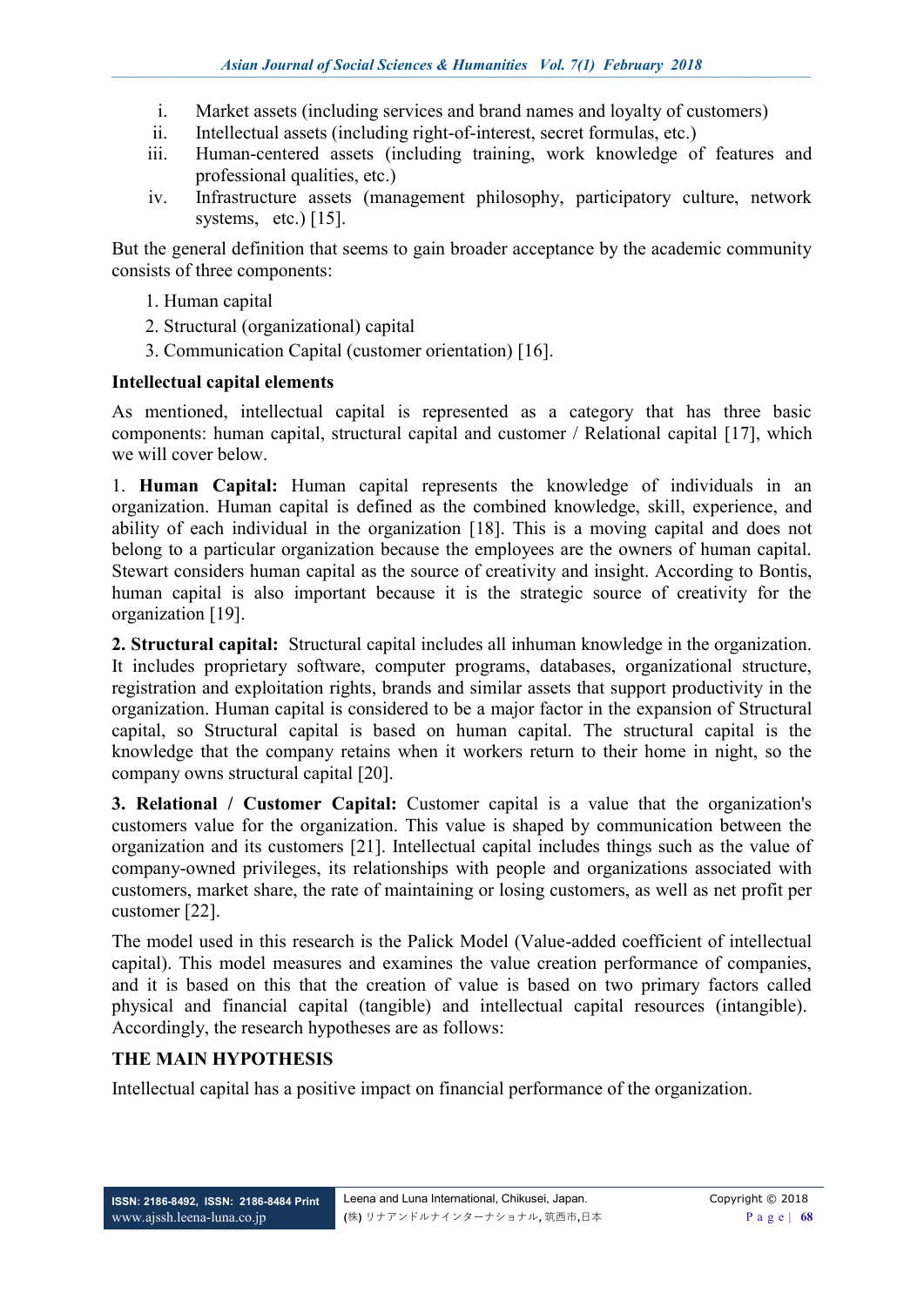### **Sub-Assumptions**

1. The added value of employed (physical and financial) capital has a positive impact on financial performance of the organization.

2. Human capital added value has a positive impact on financial performance of the organization.

3. Structural capital Value-added has a positive impact on financial performance of the organization.

### **RESEARCH METHOD**

This research is applied in terms of purpose and correlational in terms of the nature. To obtain the information required for the implementation of research Farsi and Latin specialized books and journals, Internet articles, financial statements and explanatory notes for sample companies related to companies listed on the Tehran Stock Exchange, available at the Stock Exchange website and Rahavard Novin and Tadbir Pardaz softwares have been used for the period of five years between 2011 and 2016.

The statistical population of this research is all companies listed on Tehran Stock Exchange. These companies should have the following conditions:

1. Because of the major difference in activities, they are not part of investment and financial intermediation companies, financial institutions and banks.

2. Financial statements of companies and accompanying notes are available during 2011- 2016.

3. The financial year of the companies will end in Isfand.

4. Firms do not have abnormal data (very large or very low).

5. Trading interruption has not taken place for more than three months during the research period.

6. Their shareholders' equity is not negative during the period under review.

By applying the above, 84 companies were selected through systematic sampling during the period from 2011 to 2016.

In order to analyze the information, raw data was extracted from the financial statements of the companies listed on the Tehran Stock Exchange and classified in EVieWS software and then processed in the EXCEL environment, which will further describe the results.

## **RESEARCH VARIABLES CALCULATION**

## **Independent variables**

Independent variables used in this research are intellectual capital and its components in the Palick model, namely, the efficiency of capital employed, human capital efficiency, and structural capital efficiency. So far, due to increased understanding of managers about the role of intangible assets in creating competitive advantage, several methods capital have been developed for measuring intellectual (Hunter et al., 2005).

In this research, the Palick Value Added Value Model (2000) is used to measure independent variables.

The first step to calculate the above variables is to calculate the value added (VA), by deducting the total cost of materials, components, and services purchased from the total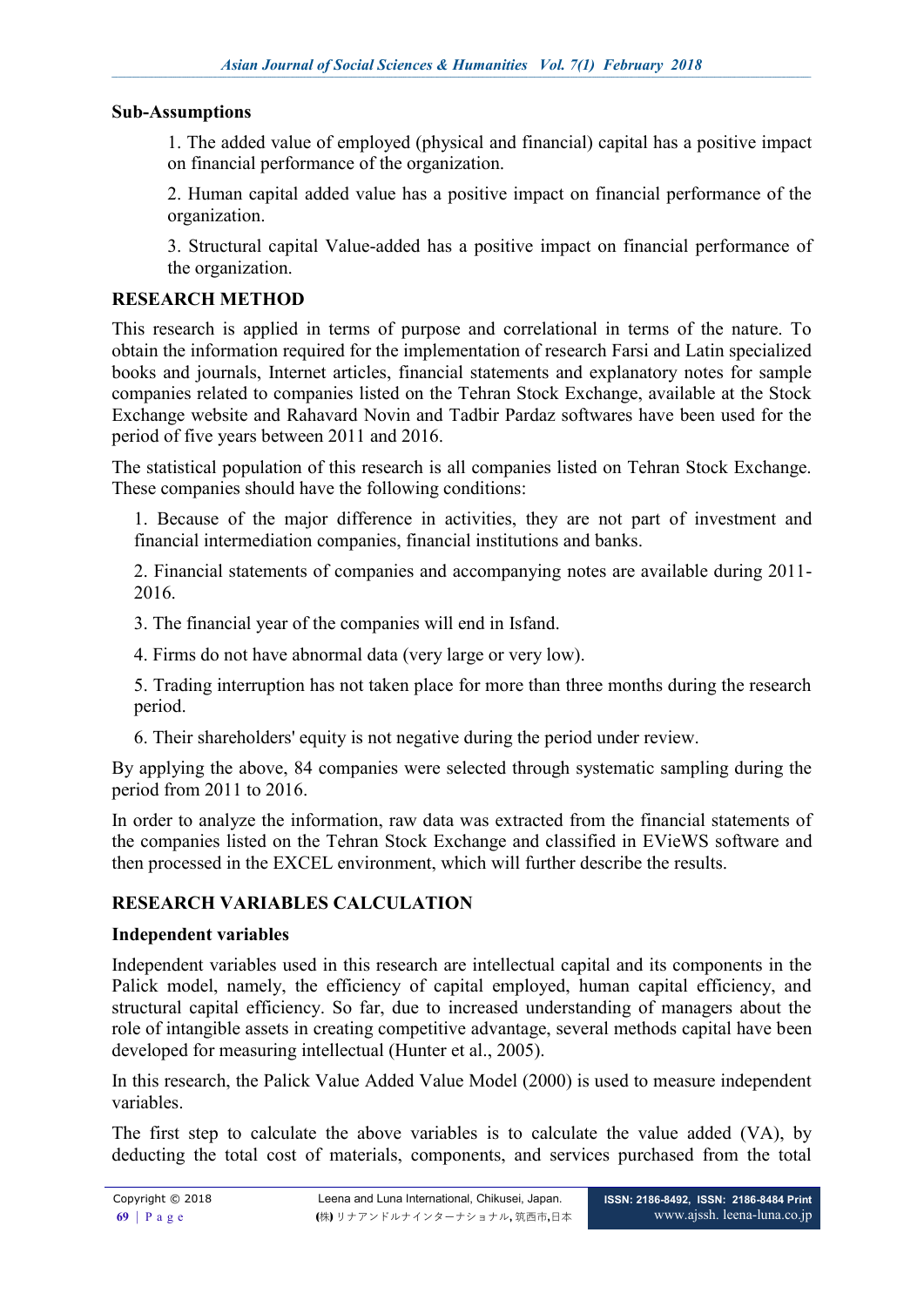proceeds from the sale of goods and services. In this model, because of the active role of human resources in the process of creating value salary costs are not included in the input. Therefore, the cost of staff is not considered as a cost, but as an investment.

Value added can be calculated using the information contained in the annual reports in the form of Equation 1:

$$
VA = OP + EC + D + A \tag{1}
$$

(OP): Operating profit , (EC): Staff costs , (D): Amortization expense , (A): Intangible asset amortization (expiration)

Step Two: Calculating and Determining Employed capital (CE), Human Capital (HU), Structural Capital (SC):

CE: represents the employed capital by the company, which is obtained through the calculation of the total value of net assets, HU: The collection of investments made to employees (salary) , SC: The difference of value added and human capital.

And the last step is the calculation of the VAIC calculated using equations 2, 3, 4, and 5:

| $VACA = VA / CE$            | (2) |
|-----------------------------|-----|
| $VAHU = VA / HU$            | (3) |
| $STVA = SC / VA$            | (4) |
| $VAIC = VACA + VAHU + STVA$ | (5) |

#### **Dependent variables**

There are various indicators for calculating financial performance of companies. In many studies, equity ratios, return on assets and earnings per share are used to measure performance. But considering the continuity of the company's business to pay off and the ability to pay off the yield or dividend declared, it should be noted that there are many companies that have high profits, but when making a profit to shareholders, they do not have required liquidity to pay profit, and so the payment of profit has been postponed and shareholders' returns are reduced due to time lapse and reduced liquidity. In this way, shareholders do not actually access their returns, and thus try to withdraw their capital from the stock market and invest in non-productive activities, which in general will result in a decline in trading and the prosperity of the stock market. On the other hand, a significant part of the investments made in the economy is made on the securities of institutions and active stock companies. Other indicators of financial performance are the ratio of price to earnings per share. Investors usually have great importance for this ratio. Although this ratio is an important tool in the market, but the reliance on this variable to buy or sell shares is risky, so this ratio should be weighed against other indicators. For this reason, in this research, the ratio of KT and the ratio of the price to earnings per share is evaluated. These two ratios are a combination of accounting and market information (if any of the market information ratios are updated, and accounting information used in their denominator). Also, the availability of the information needed to calculate the price / income ratio of each share and the ratio of the Tobin's Q and the understanding of these two ratios for users and analysts because of their simplicity of calculation has given rise to another advantage for choosing these two ratios. In this research, sales revenue growth is used as the third indicator of financial performance measurement. Here's how to calculate these three indicators.

Tobin's Q ratio: This ratio is calculated by dividing the total value of the ordinary stock market and the book value of current debt and non-current debt at the end of the year by the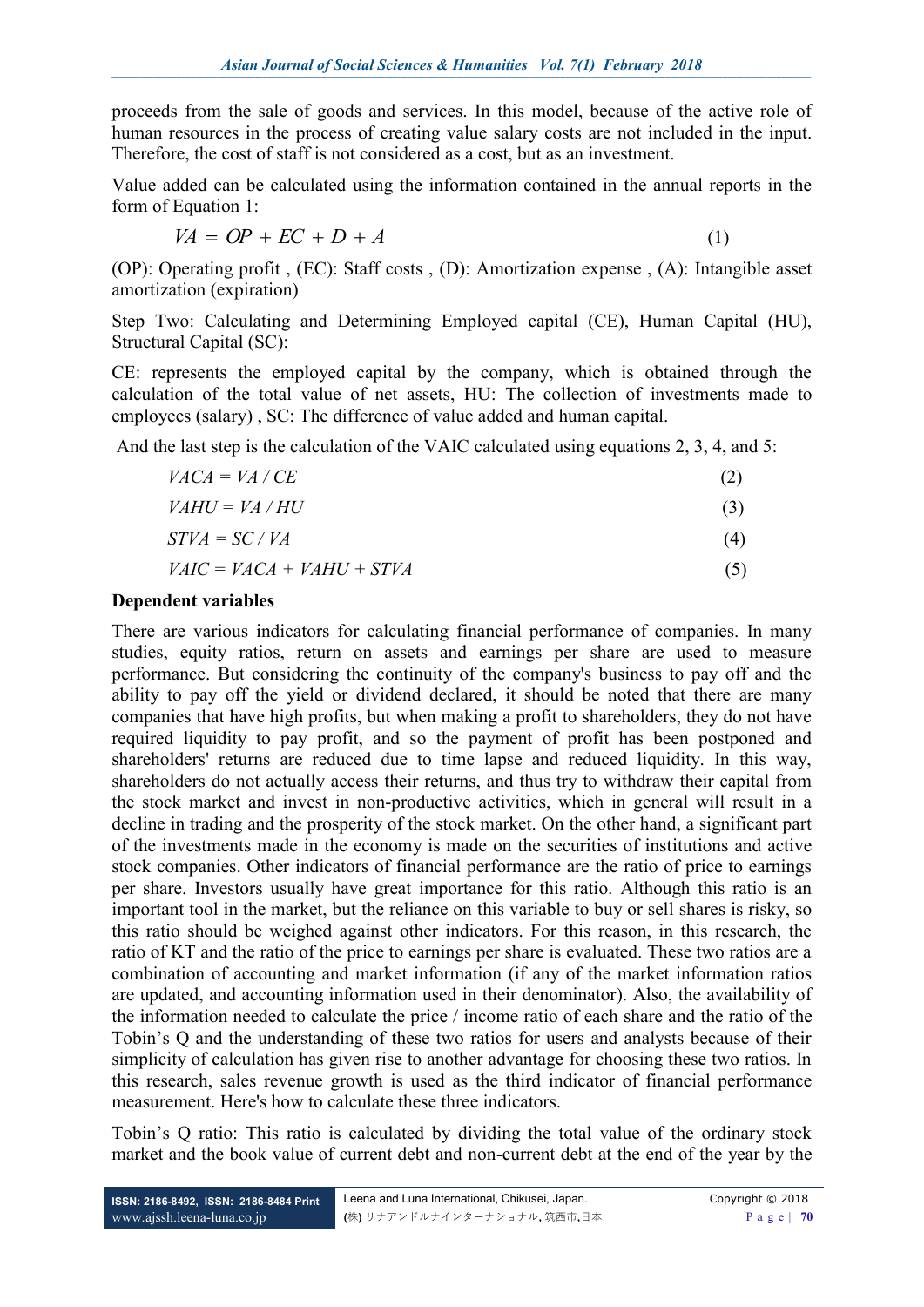total book value of the company's assets at the end of the year. If Tobin's Q is a smaller than one, it shows that the financial performance of the company has not had much efficiency.

The ratio of price to Earnings Per Share (P / E): This ratio is calculated by dividing the last day's stock price of a company (P) into earnings per share (EPS).

Growth of Income (GR): Income Growth is One of the traditional methods of representing the growth of an organization and is calculated using Equation 6:

*GR = [(Sales revenue of the current year and of all previous years +Sales revenue of the past year and total past years)-1]*  $\times$  100  $(6)$ 

## **RESULTS**

In this study, financial performance was measured by three Tobin's Q, the ratio of price to earnings per share and income growth rate indicators. Therefore, the main hypothesis and three sub-hypotheses of the research were tested by multivariate regression models.

**First Indicator:** Tobin's Q ratio as a performance indicator

Initially, F Limer test was used to select the combined data type. Considering the significance level obtained from this test (level of significance less than 0.5), integrated data methods was accepted.

|  |  |  |  |  | <b>Table 1: F Limer Test Results</b> |
|--|--|--|--|--|--------------------------------------|
|--|--|--|--|--|--------------------------------------|

|          | F Limer Test |
|----------|--------------|
| 1.365287 | (0.1060)     |

Based on the results of statistical tests, it can be said that the above model has selfcorrelation, which AR component is used to remove it. Also, by comparing the obtained value of the t-statistic with its calculated value and the significance level obtained for each coefficient, the null hypothesis is used for the added value of the employed physical and financial capital is rejected and therefore, there is only a significant relationship between employed added value of physical and financial capital and financial performance.

The value of the significant level obtained for the total regression is equal to 0.1731 and is greater than the error level of 5%. Therefore, the null hypothesis (the insignificance of the total regression and equaling zero of at least one of the coefficients) is confirmed and concluded that there is no significant relationship between intellectual capital and financial performance (this seems to be due to the existence of other influential factors such as Economic and political conditions and ... during the research period).

**Second Indicator:** The ratio of price to earnings per share

Considering the level of significance obtained from the F limer test, the method of panel data and then using the Hausman test, fixed effects method was accepted.

#### **Table 2: Results of F Limer and Hausman tests**

| Hausman test |        | F limer test |         |
|--------------|--------|--------------|---------|
| 10.5974      | 0 0487 | 1.595674     | 0.00051 |

Regarding the results of statistical tests, it can be said that the above model is not selfcorrelated. Considering the level of significance obtained for the whole regression (0.0089), which is less than the error level of 5%. Therefore, the hypothesis of the insignificancy of the total regression was rejected, and this showed that the coefficients are not zero at the same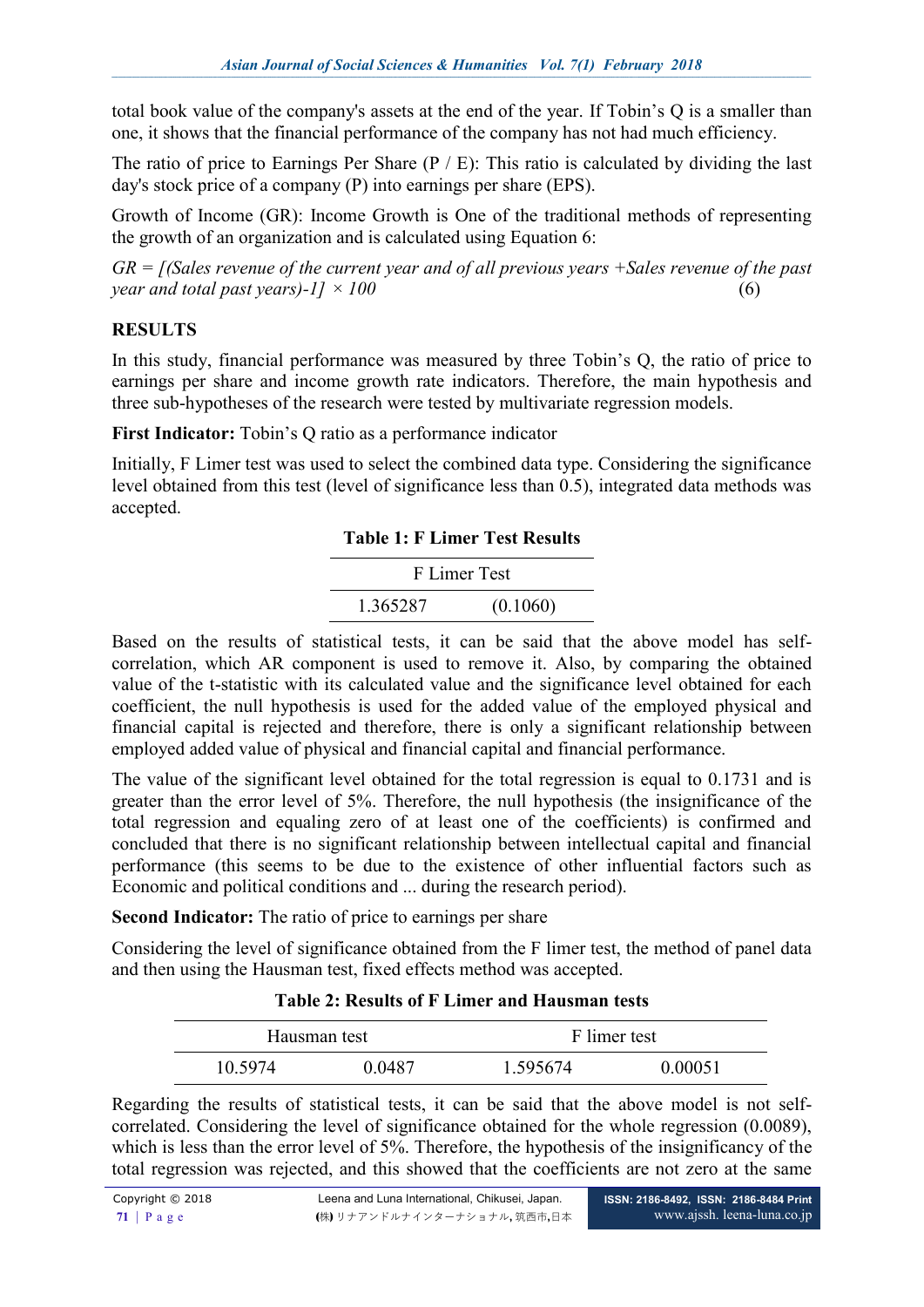time and regression is significant. By comparing the obtained value of the t-statistic with its calculated value and the significance level obtained for each coefficient, the null hypothesis for the added value of intellectual capital and the added value of the employed physical and financial capital are rejected and therefore there is a significant relationship between the intellectual capital value added and added value of employed physical and financial capital with financial performance.

## **Third Indicator:** Income Growth Rate

Considering the significance level obtained from the F limer test, the method of panel data and then using the Hausman tests, the fixed effects method was accepted.

|         | Hausman test |        | F Limer |  |
|---------|--------------|--------|---------|--|
| 35.8527 | 0 000        | 2.5153 | 0.000   |  |

### **Table 3: Results of F Limer and Hausman tests**

Regarding the results of statistical tests, it can be said that the above model is not selfcorrelated. Regarding the significance level obtained for the total regression (0.0011), which is less than the error level of 5%. Therefore, the insignificance hypothesis of the total regression was rejected, which showed that the coefficients are not simultaneously zero and regression is significant. By comparing the obtained value of t with its calculated value and the value of the significant level obtained for each coefficient, the null hypothesis for the added value of intellectual capital, the added value of employed capital and the financial and human capital added value Therefore, there is a significant relationship between the added value of intellectual capital, the added value of employed capital and the financial and human capital added value with financial performance.

Finally, we can conclude that among the three performance indicators, only two indicators of the price / income ratio of each share and the growth rate indicate a positive and significant relationship between intellectual capital and financial performance.

## **DISCUSSION AND CONCLUSION**

Intellectual capital is known as an effective factor in financial performance of companies. Intellectual capital is an organization of total human capital, structural capital and its related capital. Having control of these assets enables the organization to have effective domestic governance and, on the other hand, have a successful external relationship with its customers and suppliers and other stakeholders. Therefore, it requires the company to take steps to manage, control and report intellectual capital.

The results of this research indicate that there is not a meaningful relationship between intellectual capital with Tobin's Q ratio (as a performance index). Observing this result may be due to the effect of the economic conditions and ... on the stock market value (one of the variables available in the calculation of the Tobin's Q ratio). The results obtained from the hypothesis test (using this index) were consistent with Pantilo (2009). On the other hand, the results indicate that there is a meaningful relationship between intellectual capital and two other indicators of financial performance (price ratios to earnings per share and growth rate).

Therefore, it can be argued that in the studied organizations, financial performance can be enhanced by improving intellectual capital. Also, with a closer look at the components of the Palick model, it can be concluded that after the employed physical and financial capital, human capital is most associated with the growth rate index. Therefore, it is concluded that human resource development is one of the important factors in economic success in the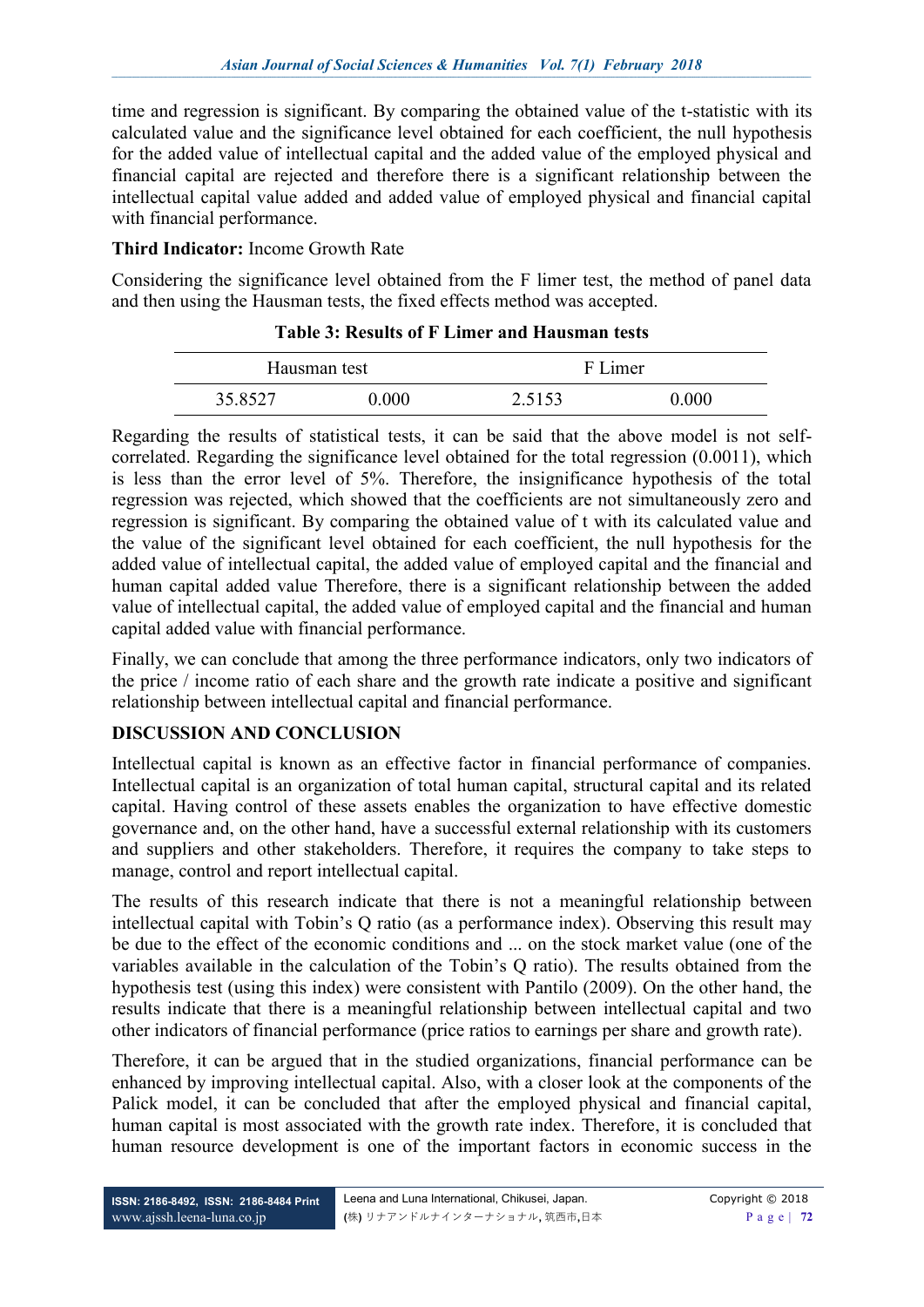Iranian business environment. The results of this hypothesis test are consistent with those of Chang Vang et al. (2012).

In general, attention to intellectual capital is essential for the survival of the current competitive global market, and managers have to focus on the proper management of intellectual capital and take steps in the direction of measuring and reporting on intellectual capital, and investors choose companies that create efficient and sustainable value And governments identify and evaluate companies and sectors of the industry by value created with the help of intellectual capital. In order to strengthen intellectual capital and the relationships between them and their impact on financial performance of organizations and improving financial conditions in organizations, it is suggested that managers manage knowledge resources. in line with human resources enhancement in the organization It is also proposed to continuously measure the levels of employee competence and the use of employee empowerment and improvement programs to create an environment for expressing opinions in team discussions by staff.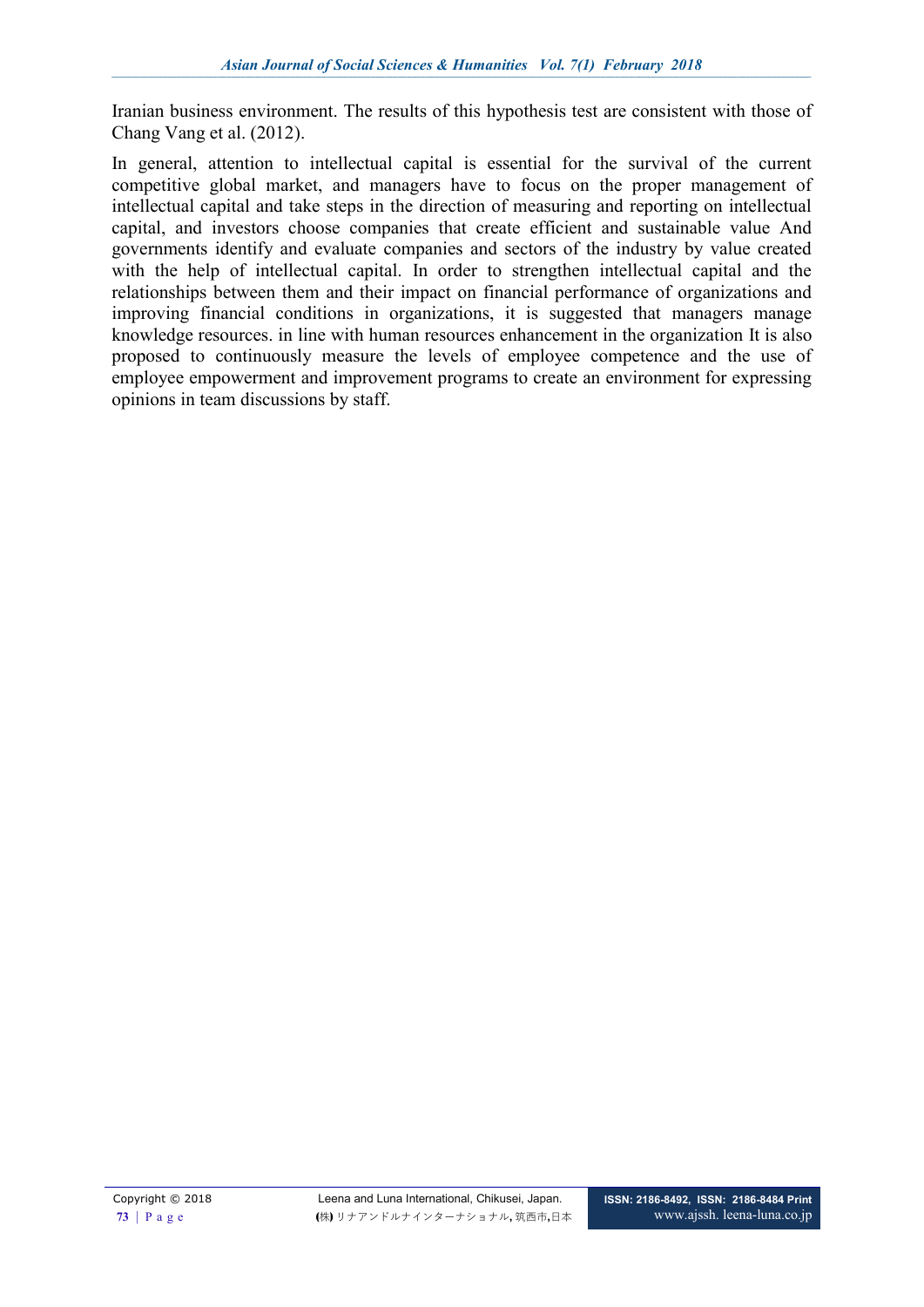#### **REFERENCES**

- [1] Rahimian, N., Khan Hosseini, D., Moazzez, E., & Nesbati, N. (2012). *Investigating the ımpact of ıntellectual capital on financial performance of automobile ındustries and manufacturing parts listed on tehran stock exchange*. USA: First Regional Conference on New Approaches to Accounting and Auditing.
- [2] Chu, S. K.W., Chan, K. H., Yu, K.Y., Ng, H. T., & Wong, W. K. (2011). An empirical study of the impact of intellectual capital on business performance. *Journal of Information & Knowledge Management, 11* (5), 1- 24.
- [3] Ahmad, M.F., Zakuan, N., Jusoh, A., & Takala, J. (2012). Relationship of TQM and business performance with mediators of SPC, lean production and TPM. *Social and Behavioral Sciences, 65*, 186-191.
- [4] Rahnavard, F. (2008). Factors affecting the performance of organizations in the public sector of Iran. *Management Research, 8* (4).
- [5] Tangen, S. (2004). Professional practice performance measurement: From philosophy to practice. *International Journal of Productivity and performance Management, 53* (8), 726.
- [6] Faizi, K., & Ronaghi, M. (2011). Assessment of intellectual and social capital of companies rated by the Supreme Informatics Council of Iran. *Quarterly Journal of Research and Technology Institute of Science and Technology, 1* (2), 189.
- [7] Razafindrambinina, D., & Anggreni, T.(2017). Intellectual capital and corporate financial performance of selected listed companies in Indonesia. *Malaysian Journal of Economic Studies, 48* (1), 61-77.
- [8] Feiwal, G.R. (1975). The ıntellectual capital of Michal Kalecki: A study in economic theory and policy. Knoxville, TN: University of Tennessee Press.
- [9] Ghose, D., & Wu, A. (2007). Intellectual capital and capital markets: Additional evidence. *Journal of Intellectual Capital, 8* (2), 216-235.
- [10] Stewart, T.A. (1997). Intellectual capital: The new wealth of organizations. New York: Currency Doubleday.
- [11] Edvinsson, L., & Malone, M.S. (1997). Intellectual capital: Realizing your company's true value by finding its hidden brainpower. New York: Collins.
- [12] Bontis, N. (1998). Intellectual capital: An exploratory study that develops measures and models. *Management Decision, 36* (2), 63-76, 1998.
- [13] Marr, B. (2004). Measuring and benchmarking intellectual capital. *Benchmarking: An International Journal*, *11* (6).
- [14] Kok, A. (2007). Intellectual capital management as part of knowledge management initiatives at institutions of higher learning. *The Electronic Journal of Knowledge Management, 5* (2).
- [15] Brooking, A. (1996). Intellectual capital. London, UK: International Thompson Business Press.
- [16] Sveiby, K. E. (1997). The new organizational wealth: Managing & measuring knowledge-base assets. California, USA: Berrett-Koehler Publishers.